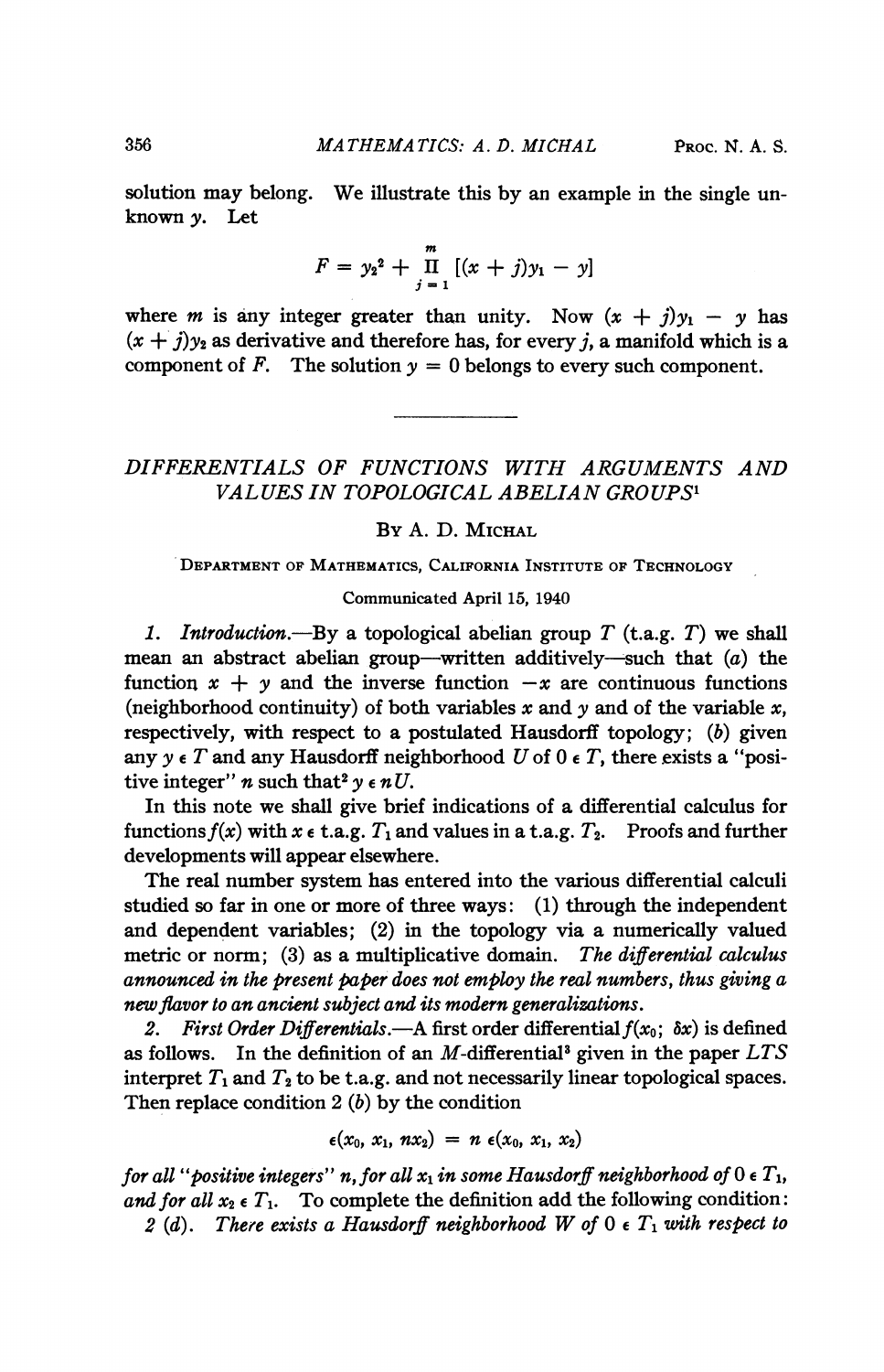which the following property holds: given a Hausdorff neighborhood V of  $0 \in T_2$ , there exists a Hausdorff neighborhood  $U(V)$  of  $0 \in T_1$  such that

$$
\epsilon(x_0, x_1, x_2) \epsilon \ V \text{ for } x_1 \epsilon \ U(V) \ \text{and } x_2 \epsilon \ W.
$$

The following theorems have been proved.

THEOREM I. Let  $f(x)$  be a function with values in a t.a.g.  $T_2$  and defined on a Hausdorff neighborhood of  $x_0 \in t.a.g.$   $T_1$ . If  $f(x)$  has a first order differential  $f(x_0; \delta x)$  at  $x = x_0$ , then  $f(x_0; \delta x)$  is unique<sup>4</sup> for all  $\delta x \in T_1$ .

COROLLARY. If  $f(x)$  has a first order differential at  $x = x_0$ , then  $f(x)$  is continuous at  $x = x_0$ .

THEOREM II. If  $f_1(x)$  and  $f_2(x)$  have first order differentials at  $x = x_0$ , then  $f_3(x) = \pm n_1 f_1(x) + n_2 f_2(x)$  ( $n_1$  and  $n_2$  positive integers) has a first order differential at  $x = x_0$  given by

$$
f_3(x_0; \delta x) = \pm n_1 f_1(x_0; \delta x) \pm n_2 f_2(x_0; \delta x).
$$

THEOREM III. Let  $T_1$ ,  $T_2$ ,  $T_3$  be t.a.g., not necessarily distinct, and  $U_{x_0}$  a Hausdorff neighborhood of  $x_0 \in T_1$ . If  $f(x)$  on  $U_{x_0}$  to  $T_2$  has a first order differential at  $x = x_0$  and if  $\phi(y)$  on  $f(U_{x_0})$  to  $T_3$  has a first order differential at  $y_0 = f(x_0)$ , then  $\psi(x) = \phi(f(x))$  has a first order differential at  $x = x_0$  given by

$$
\psi(x_0; \delta x) = \phi(f(x_0); f(x_0; \delta x)).
$$

THEOREM IV. The property of first order differentiability of a function with arguments and values in topological abelian groups is invariant under topological isomorphisms of the topological abelian groups. In particular, the invariance<sup>5</sup> is maintained under a passage to equivalent Hausdorff topologies of the topological abelian groups.

**THEOREM** V. If the topological abelian groups  $T_1$  and  $T_2$  are linear topological spaces and if  $f(x)$  has a first order differential at  $x = x_0 \in T_1$ , then the Mdifferential of  $f(x)$  at  $x = x_0$  exists and the two differentials are equal. The validity of the converse statement is an open question.

THEOREM VI. If the topological abelian groups  $T_1$  and  $T_2$  are complete normed linear spaces (Banach spaces) and if  $f(x)$  has a first order differential at  $x = x_0 \in T_1$ , then the Fréchet differential of  $f(x)$  at  $x = x_0$  exists and the two differentials are equal.<sup>5</sup> Conversely if  $f(x)$  has a Fréchet differential at  $x = x_0$ , then a first order differential (in our sense) of  $f(x)$  at  $x = x_0$  exists and the two differentials are equal.

We remark here that if we dispense with condition 2  $(c)$  in the definition of <sup>a</sup> first order differential, then all the above theorems except Theorem V continue to hold.

3. Second Order Differentials.—nth successive first order differentials can be defined inductively whenever the  $(n - 1)$ st successive first order differential exists for x in a neighborhood of an element  $x_0$ . In this section,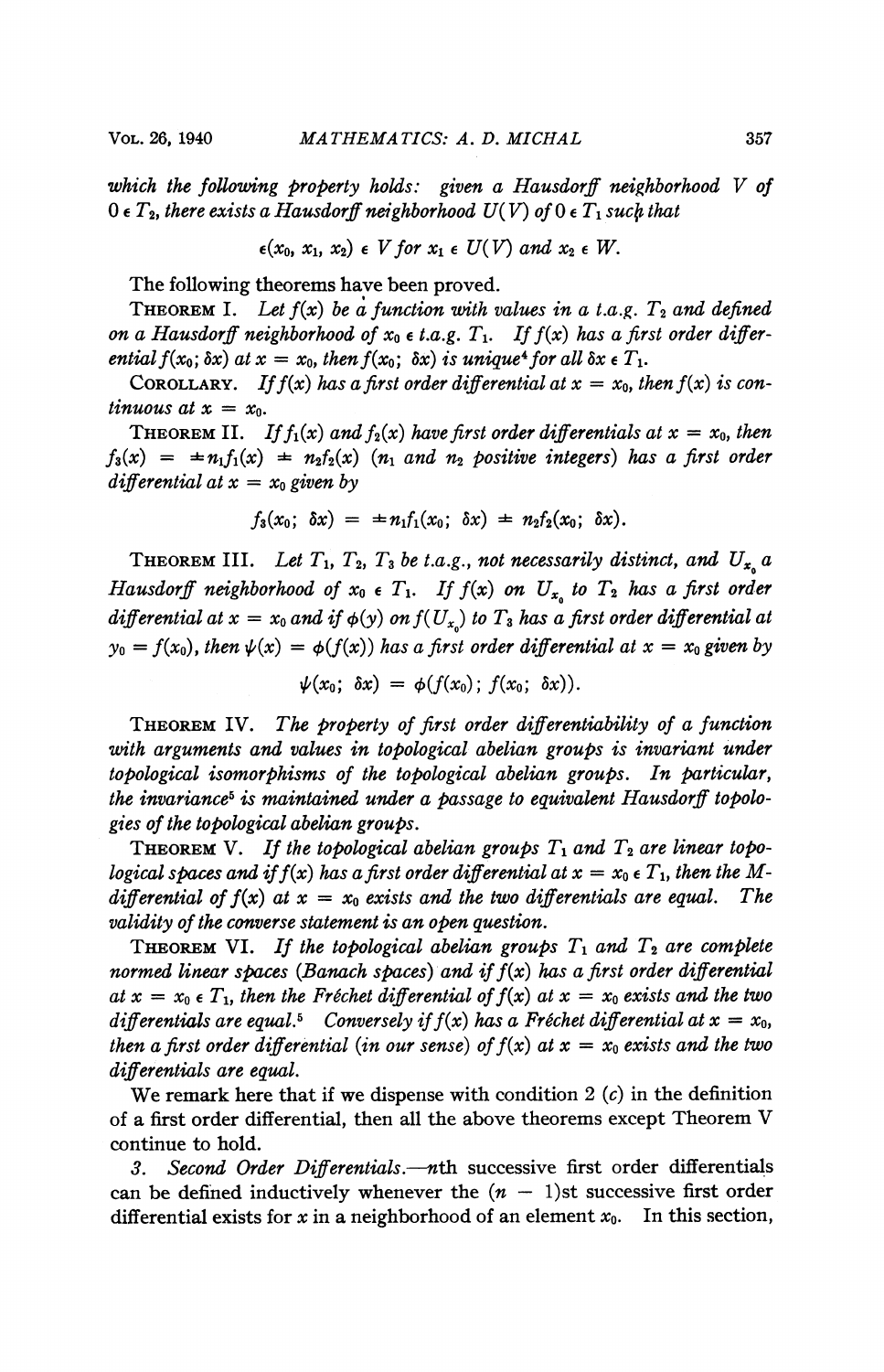however, we shall turn our attention to an inductive definition of nth order differentials at  $x = x_0$  by assuming the existence of the  $(n - 1)$ st order differentials and the preceding differentials merely at the element  $x = x_0$ . For the purposes of our brief exposition, we shall do this here only for second order differentials.

Let  $T_1$  be a t.a.g. and  $T_2$  a t.a.g. with 0 as the only element of finite order. Let  $f(x)$  possess a first order differential  $f(x_0; \delta x)$  at  $x = x_0$ . A function  $f(x_0; \delta_1 x; \delta_2 x)$  will be called a second order differential of  $f(x)$  at  $x = x_0$  with increments  $\delta_1x$  and  $\delta_2x$ , if

(1)  $f(x_0; \delta_1 x; \delta_2 x)$  is a 2-uniform symmetric bilinear function;

(2) there exists a function  $\epsilon(x_0, x_1, x_2, x_3)$  with arguments in  $T_1$  and values in  $T_2$  such that

(a)  $\epsilon$  (x<sub>0</sub>, 0, x<sub>2</sub>, x<sub>3</sub>) = 0 for all x<sub>2</sub>, x<sub>3</sub>  $\epsilon$  T<sub>1</sub>,

(b)  $\epsilon$  (x<sub>0</sub>, x<sub>1</sub>, nx<sub>2</sub>, mx<sub>3</sub>) = nm  $\epsilon$ (x<sub>0</sub>, x<sub>1</sub>, x<sub>2</sub>, x<sub>3</sub>) for all "positive integers" n and m, for all  $x_1$  in some Hausdorff neighborhood of  $0 \in T_1$ , and for all  $x_2, x_3 \in T_1$ 

(c)  $\epsilon(x_0, x_1, x_2, x_3)$  is continuous in  $(x_1, x_2, x_3)$  at  $x_1 = 0, x_2 = x_2, x_3 = x_3$ for all  $x_2$ ,  $x_3 \in T_1$ ,

(d) there exist neighborhoods  $W_1$  and  $W_2$  of 0  $\epsilon$   $T_1$  with respect to which the following property holds: given a neighborhood V of 0  $\epsilon$   $T_2$ , there exists a neighborhood  $U(V)$  of  $0 \in T_1$  such that  $\epsilon$   $(x_0, x_1, x_2, x_3) \in V$  for  $x_1 \epsilon$  $U(V)$ ,  $x_2 \in W_1$ ,  $x_3 \in W_2$ ;

(3) there exists some neighborhood N of 0  $\epsilon$  T<sub>1</sub> such that for all  $\delta x \epsilon N$ ,  $f(x_0; \delta_1x; \delta_2x)$  is a second order approximation to the difference  $f(x_0 +$  $\delta x$ ) -  $f(x_0)$  in the sense that  $2[f(x_0 + \delta x) - f(x_0) - f(x_0; \delta x)] - f(x_0;$  $\delta x$ ;  $\delta x$ ) =  $\epsilon$  (x<sub>0</sub>,  $\delta x$ ,  $\delta x$ ,  $\delta x$ ) for all  $\delta x \in N$ .

THEOREM VII. If a second order differential  $f(x_0; \delta_1x; \delta_2x)$  of  $f(x)$  exists at  $x = x_0$ , then it is unique<sup>6</sup> for all  $\delta_1 x$ ,  $\delta_2 x \in T_1$ .

**THEOREM VIII.** If  $f_1(x)$  and  $f_2(x)$  possess second order differentials at  $x = x_0$ , then the second order differential of  $=n_1f_1(x) = n_2f_2(x)$  exists at  $x = x_0$ and is given by  $\pm n_1 f_1(x_0; \delta_1 x; \delta_2 x) \pm n_2 f_2(x_0; \delta_1 x; \delta_2 x)$ .

**THEOREM IX.** Let  $T_1$  be a t.a.g., and  $T_2$  and  $T_3$  two t.a.g. without elements of finite order other than their 0 elements, and let  $U_{x_0}$  be a Hausdorff neighborhood of  $x_0 \in T_1$ . If  $f(x)$  on  $U_{x_0}$  to  $T_2$  possesses a second order differential at  $x = x_0$  and if  $\phi(y)$  on  $f(U_{x_0})$  to  $T_3$  possesses a second order differential at  $y_0 = f(x_0)$ , then  $\psi(x) = \phi(f(x))$  possesses a second order differential at  $x = x_0$ given by the formula

 $\psi(x_0; \delta_1x; \delta_2x) = \phi(f(x_0); f(x_0; \delta_1x); f(x_0; \delta_2x)) + \phi(f(x_0); f(x_0; \delta_1x; \delta_2x)).$ 

COROLLARY. The correspondent of Theorem IV for second order differentiability of a function.

In conclusion, we wish to remark that with the aid of the concept of a